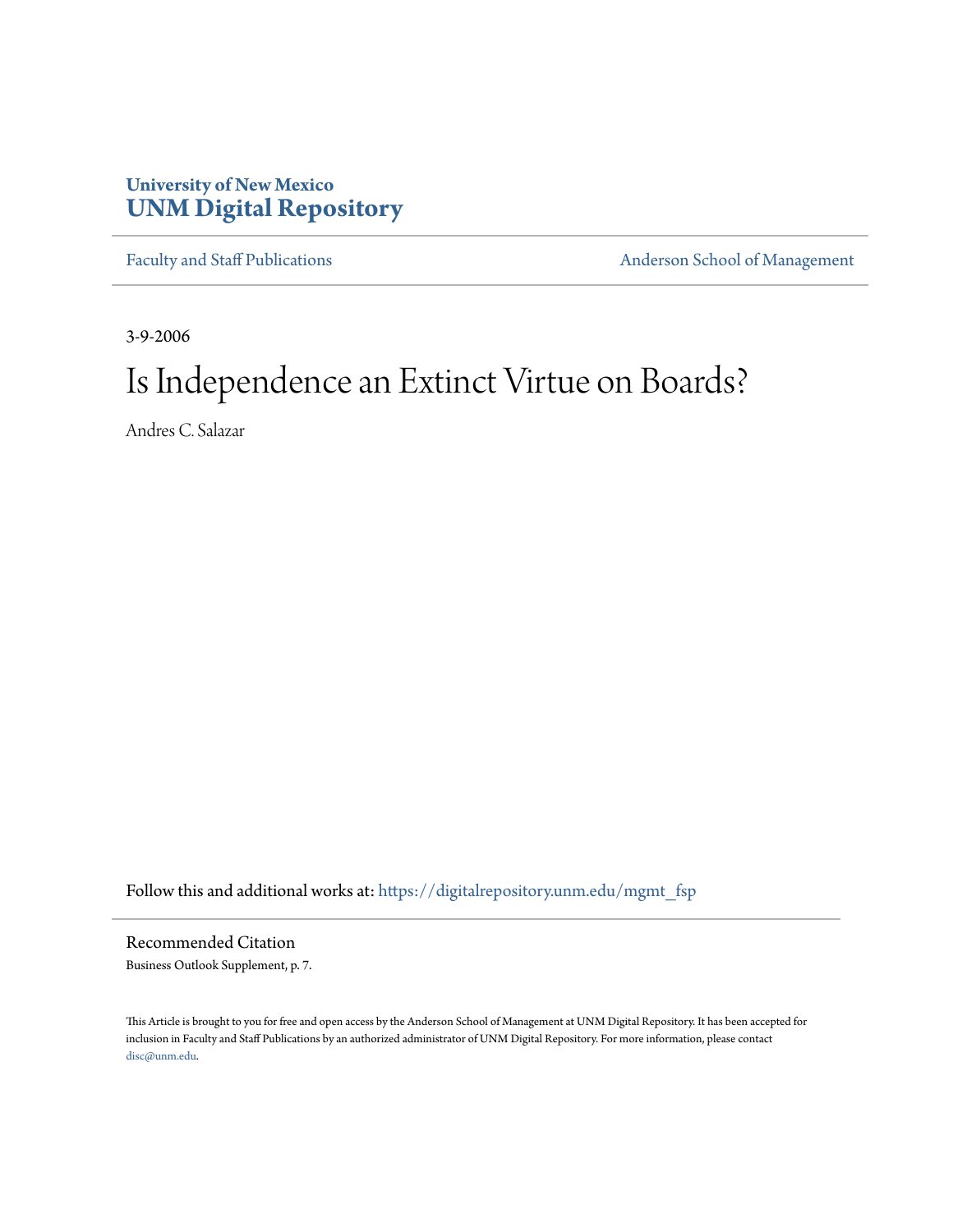## **Is Independence an Extinct Virtue on Boards?**

By Andres C. Salazar University of New Mexico

Nontraditional financial reporting at *Enron*, excessive executive compensation at *Tyco* and numerous other questionable practices at public companies have captured news headlines in recent weeks. Debate continues as to why these revelations have emerged now, given that these practices no doubt have been going on for some time. It is not surprising that public confidence has eroded on voluntary disclosure of such actions by corporate boards. Further, has there not been a move afoot for several years to give greater voice to *independent* directors on a public company's board? Exactly, what is an *independent* board member or director?

Every member of the board of directors of a public company, according to common corporate bylaws, has the fiduciary responsibility of providing impartial and diligent oversight of a company's operation and management in the interest of all shareholders. However, for quite some time, boards of directors at public companies were often found stacked with employees, investors with large stock holdings, "trophy" or "big name" directors, and "buddies" of the CEO who brought little business expertise, and more importantly, brought no unbiased eye to the board. In response to complaints from shareholders about boards that appeared to be unresponsive to their interests, the Securities and Exchange Commission (SEC), as early as 1940, asked public companies to take on "independent" board members on audit committees. More recently, the SEC issued Rule RIN 3235-AH83, made effective on January 31, 2000, that asked for disclosure via proxy statements from public companies about the independence of directors on audit committees. An independent board member was supposed to be a recognized business executive with knowledge or expertise relevant to the public company business, with no sizable share holdings in the company stock, not an employee, supplier or customer and with no significant affiliation with the company's management or operations. The expectation was that this "outsider" could review the company's policy, finances and strategy and cast votes in the best interests of the shareholders at large.

Despite this SEC noble mission, "stacked" boards still appear to be plentiful. The partnerships used for hiding losses at Enron, the lucrative executive compensation or "loan agreements" at *Worldcom* or *Tyco* are items that are normally reviewed and approved at the board level. Were the independent board members asleep? Unlikely. What probably happened was that persuasive arguments by more influential "insider" board members drove the approval of the resolutions allowing such reprehensible and unethical acts to occur. The reason we are learning about these actions now is timing. The market has had a severe downturn, significantly affecting the wealth of a great many Americans who had become shareholders in the "boom" nineties. They want answers and in some cases, retribution.

> *Albuquerque Journal (Business Outlook Supplement, p. 7) January 16, 2003.*